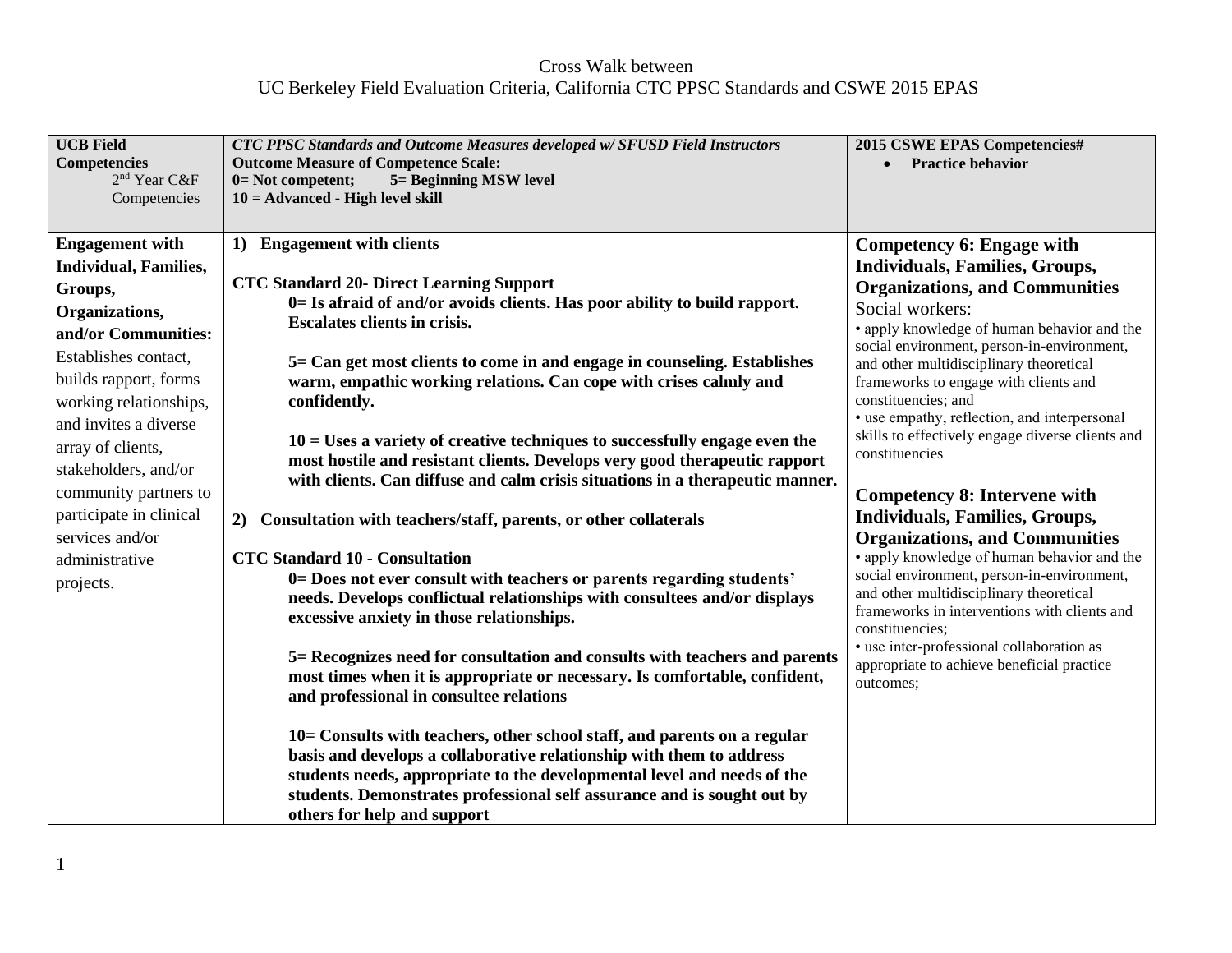Cross Walk between UC Berkeley Field Evaluation Criteria, California CTC PPSC Standards and CSWE 2015 EPAS

| <b>UCB Field Competencies</b> | <b>CTC PPSC Standards and Outcome Measures developed w/ SFUSD Field</b> | 2015 CSWE EPAS Competencies#                                                                  |
|-------------------------------|-------------------------------------------------------------------------|-----------------------------------------------------------------------------------------------|
| 2 <sup>nd</sup> Year C&F      | <i><b>Instructors</b></i>                                               | <b>Practice behavior</b>                                                                      |
| Competencies                  | <b>Outcome Measure of Competence Scale:</b>                             |                                                                                               |
|                               | 5 = Beginning MSW level<br>$0=$ Not competent;                          |                                                                                               |
|                               | $10 = Advanced - High level skill$                                      |                                                                                               |
| <b>Assessment of</b>          | <b>Assessment of clients</b><br>3)                                      | <b>Competency 2: Engage Diversity and</b>                                                     |
| Individuals, Families,        |                                                                         | <b>Difference in Practice</b>                                                                 |
| Groups, Organizations,        | CTC Standard 2 - Growth and Development, Standard 3- Social-            | <b>Social workers:</b>                                                                        |
| and/or Communities:           | <b>Cultural Competence and Standard 19 - Wellness and Resiliency</b>    | • apply and communicate understanding of the                                                  |
|                               | <b>Promotion</b>                                                        | importance of diversity and difference in shaping                                             |
| Collects, analyzes, and       | 0= Does not use any sources of information about development or         | life experiences in practice at the micro, mezzo,                                             |
| applies relevant              | cultural history. Fails to consider culturally and developmentally      | and macro levels;                                                                             |
| information to promote the    | appropriate assessment tools                                            | • present themselves as learners and engage                                                   |
| effective delivery of         |                                                                         | clients and constituencies as experts of their own<br>experiences                             |
| clinical services and/or the  | 5 = Has some knowledge of culturally and developmentally                |                                                                                               |
| effective execution of        | appropriate assessment tools and integrates them in most of the         |                                                                                               |
| administrative and            | time but may have difficulty implementing them                          |                                                                                               |
| planning projects.            |                                                                         | <b>Competency 7: Assess Individuals,</b>                                                      |
|                               | 10 = Uses a wide range of information sources and culturally and        | <b>Families, Groups, Organizations, and</b>                                                   |
|                               | developmentally appropriate assessment tools. Actively reflects         | <b>Communities</b>                                                                            |
|                               | on cultural and developmental considerations and integrates             | • collect and organize data, and apply critical                                               |
|                               | them into practice.                                                     | thinking to interpret information from clients and                                            |
|                               |                                                                         | constituencies;                                                                               |
|                               |                                                                         | • apply knowledge of human behavior and the<br>social environment, person-in-environment, and |
|                               |                                                                         | other multidisciplinary theoretical frameworks in                                             |
|                               |                                                                         | the analysis of assessment data from clients and                                              |
|                               |                                                                         | constituencies;                                                                               |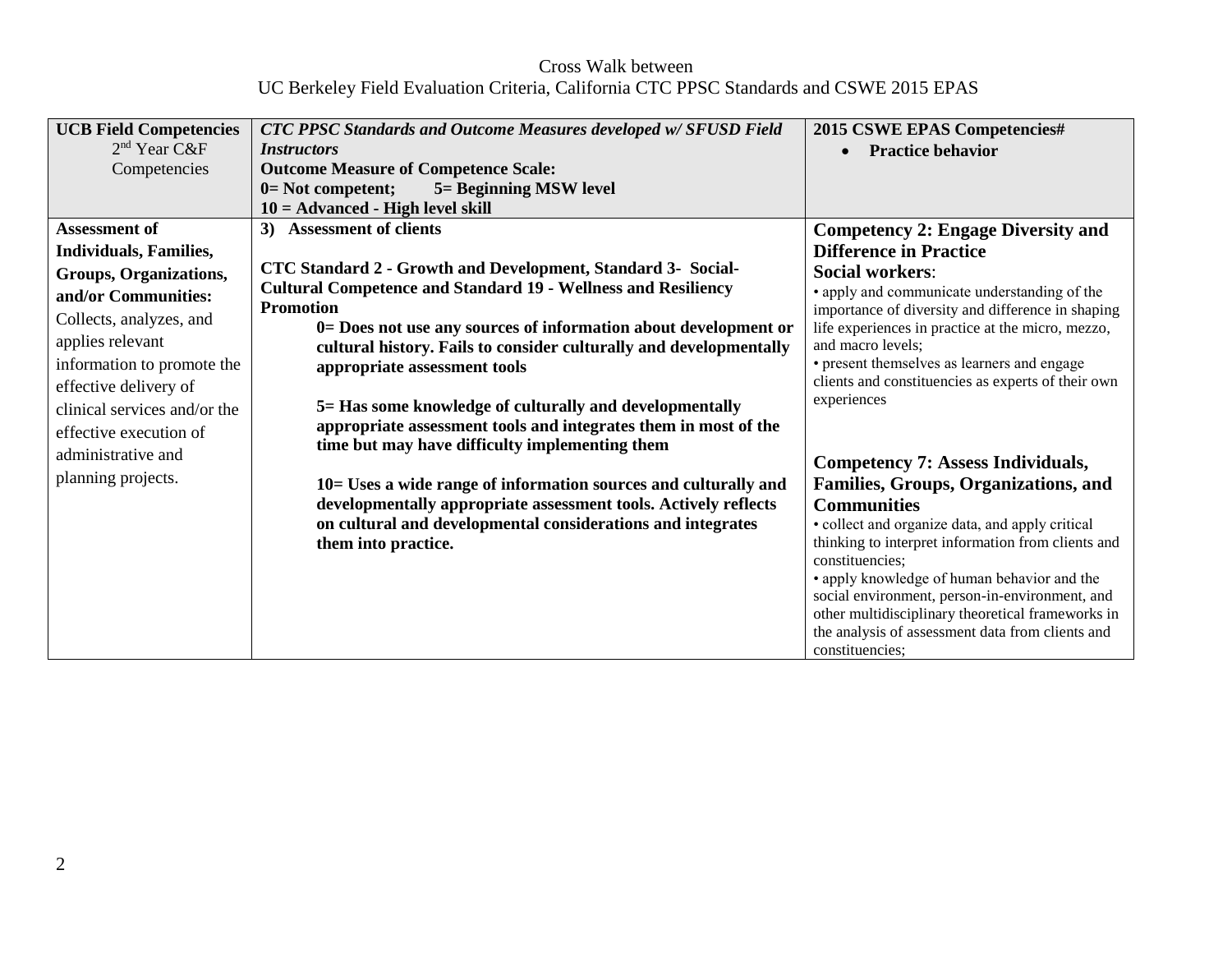Cross Walk between UC Berkeley Field Evaluation Criteria, California CTC PPSC Standards and CSWE 2015 EPAS

| <b>UCB Field</b>              | <b>CTC PPSC Standards and Outcome Measures developed w/ SFUSD Field</b>                                                                           | 2015 CSWE EPAS Competencies#                                                            |
|-------------------------------|---------------------------------------------------------------------------------------------------------------------------------------------------|-----------------------------------------------------------------------------------------|
| <b>Competencies</b>           | <i>Instructors</i>                                                                                                                                | <b>Practice behavior</b>                                                                |
| 2 <sup>nd</sup> Year C&F      | <b>Outcome Measure of Competence Scale:</b>                                                                                                       |                                                                                         |
| Competencies                  | $0 = Not$ competent;<br>5 = Beginning MSW level                                                                                                   |                                                                                         |
|                               | $10 = Advanced - High level skill$                                                                                                                |                                                                                         |
| <b>Intervention Planning:</b> | 4) Treatment planning with clients                                                                                                                | <b>Competency 8: Intervene with</b>                                                     |
| Develops clinical and/or      | CTC Standard 5 – Comprehensive Prevention and Early Intervention for                                                                              | <b>Individuals, Families, Groups,</b>                                                   |
| administrative project        | <b>Achievement and Standard 12 Professional Leadership Development</b>                                                                            | <b>Organizations, and Communities</b>                                                   |
| goals that include input      | 0= Has no understanding of how to establish goals and match interventions                                                                         |                                                                                         |
| from clients, multiple        | accordingly                                                                                                                                       | Social workers:                                                                         |
| stakeholders, and/or          | $5 =$ Establishes measurable goals and objectives for clients and other                                                                           | • critically choose and implement interventions                                         |
| information sources.          | customers and can identify effective interventions to achieve them                                                                                | to achieve practice goals and enhance capacities                                        |
| Identifies specific,          |                                                                                                                                                   | of clients and constituencies;                                                          |
| measurable, and               | 10 = Can establish measurable and achievable, solution focused goals and                                                                          | • apply knowledge of human behavior and the                                             |
| achievable goals and          | can<br>prioritize them for implementation in a school setting<br>a)                                                                               | social environment, person-in-environment, and                                          |
| integrates the best           | demonstrate the ability to implement meaningful interventions linked<br>$\mathbf{b}$                                                              | other multidisciplinary theoretical frameworks                                          |
| available evidence            | to them                                                                                                                                           | in interventions with clients and constituencies;                                       |
| and/or knowledge              | coordinate/case-manage other interventions as needed<br>$\bf c)$                                                                                  | • use inter-professional collaboration as<br>appropriate to achieve beneficial practice |
|                               |                                                                                                                                                   | outcomes;                                                                               |
| <b>Systemic Intervention:</b> | 5) School-wide and/or systemic intervention planning                                                                                              | · negotiate, mediate, and advocate with and on                                          |
| Demonstrates interest,        | CTC Standard 9 - School Safety and Violence Prevention and Standard 13 -                                                                          | behalf of diverse clients and constituencies                                            |
| understanding, and/or         | <b>Collaboration and Coordination of Pupil Support Systems,</b>                                                                                   | <b>Competency 7: Assess Individuals,</b>                                                |
| effective participation in    | CTC, CWA Standard 5-School Culture and Related Systems                                                                                            | Families, Groups, Organizations, and                                                    |
|                               | 0= Lack of participation/interest in school- wide events to improve school                                                                        | <b>Communities</b>                                                                      |
| the organizational,           | climate. Does not recognize the need for school wide interventions or school                                                                      | • develop mutually agreed-on intervention goals                                         |
| institutional, policy,        | climate issues. Unaware of how and when to utilize pupil support systems                                                                          | and objectives based on the critical assessment                                         |
| and/or community              | (referral processes, SST's. IEP's, etc)                                                                                                           | of strengths, needs, and challenges within clients                                      |
| contexts that shape the       |                                                                                                                                                   | and constituencies; and                                                                 |
| delivery of social work       | 5 = Attends school-wide events and plays a visible role in school climate<br>issues. Understand when and how to utilize pupil support systems and | · select appropriate intervention strategies based                                      |
| services to vulnerable        | make appropriate referrals as appropriate.                                                                                                        | on the assessment, research knowledge, and                                              |
|                               |                                                                                                                                                   | values and preferences of clients and                                                   |
| populations.                  | 10= Utilizes existing assessments of school- wide needs and plans                                                                                 | constituencies.                                                                         |
|                               | interventions to fill gaps where identified. Collaborates with partners to                                                                        |                                                                                         |
|                               | effectively implement school wide prevention and intervention programs                                                                            |                                                                                         |
|                               | Skillfully employs pupil support systems in all appropriate circumstances.                                                                        |                                                                                         |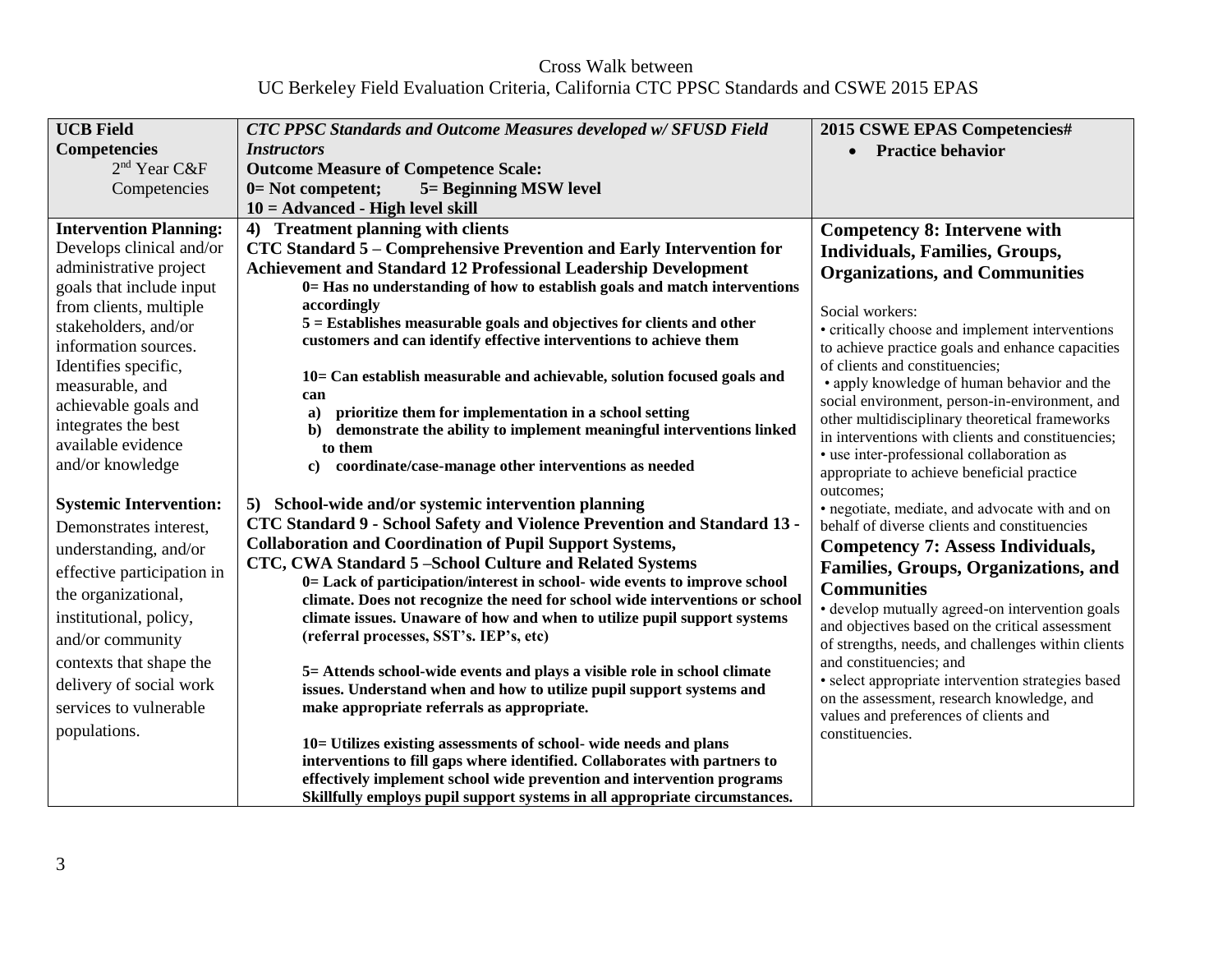Cross Walk between UC Berkeley Field Evaluation Criteria, California CTC PPSC Standards and CSWE 2015 EPAS

| <b>UCB Field Competencies</b><br>$2nd$ Year C&F<br>Competencies                                                                                                                                                                                                                                                                                                           | <b>CTC PPSC Standards and Outcome Measures developed w/ SFUSD</b><br><b>Field Instructors</b><br><b>Outcome Measure of Competence Scale:</b><br>0= Not competent;<br>5 = Beginning MSW level<br>$10 = Advanced - High level skill$                                                                                                                                                                                                                                                                                                                                                                                                                                                            | 2015 CSWE EPAS Competencies#<br><b>Practice behavior</b>                                                                                                                                                                                                                                                                                                                                                                                                                                                                                                                                                                                                                              |
|---------------------------------------------------------------------------------------------------------------------------------------------------------------------------------------------------------------------------------------------------------------------------------------------------------------------------------------------------------------------------|-----------------------------------------------------------------------------------------------------------------------------------------------------------------------------------------------------------------------------------------------------------------------------------------------------------------------------------------------------------------------------------------------------------------------------------------------------------------------------------------------------------------------------------------------------------------------------------------------------------------------------------------------------------------------------------------------|---------------------------------------------------------------------------------------------------------------------------------------------------------------------------------------------------------------------------------------------------------------------------------------------------------------------------------------------------------------------------------------------------------------------------------------------------------------------------------------------------------------------------------------------------------------------------------------------------------------------------------------------------------------------------------------|
| <b>Intervention</b>                                                                                                                                                                                                                                                                                                                                                       | 6) Evaluation of services provided to clients                                                                                                                                                                                                                                                                                                                                                                                                                                                                                                                                                                                                                                                 | <b>Competency 9: Evaluate Practice with</b>                                                                                                                                                                                                                                                                                                                                                                                                                                                                                                                                                                                                                                           |
| <b>Implementation and</b><br><b>Evaluation: Executes</b><br>activities and interventions<br>consistent with the<br>intervention plan in a<br>thoughtful, sequenced, and<br>responsive manner.<br>Modifies activities, pacing,<br>methods, and/or goals so as<br>to increase the likelihood of<br>reaching the intended<br>$outcome(s)$ .<br><b>Evaluation of Systemic</b> | <b>CTC Standard 4 – Assessment</b><br>0= Does not gather any data or feedback from anyone on the<br>effectiveness of interventions for pupils/clients<br>5= Gathers data and/or feedback from pupils/clients or<br>customers to assess the effectiveness of interventions on most<br>occasions<br>10= Regularly utilizes pupil/client and/or customer feedback to<br>evaluate outcomes and modifies approach accordingly<br>7) Evaluation of mezzo and/or school-wide intervention efforts<br><b>CTC Standard 5 - Comprehensive Prevention and Early</b><br><b>Intervention for Achievement and Standard 23 - Research</b><br>0= Does not gather any data or feedback on the effectiveness of | <b>Individuals, Families, Groups,</b><br><b>Organizations, and Communities</b><br>Social workers:<br>• select and use appropriate methods for evaluation of<br>outcomes:<br>• apply knowledge of human behavior and the social<br>environment, person-in-environment, and other<br>multidisciplinary theoretical frameworks in the<br>evaluation of outcomes;<br>• critically analyze, monitor, and evaluate intervention<br>and program processes and outcomes; and<br>• apply evaluation findings to improve practice<br>effectiveness at the micro, mezzo, and macro levels<br><b>Competency 3: Advance Human Rights and</b><br><b>Social, Economic, and Environmental Justice</b> |
| <b>Efforts and/or</b><br><b>Interventions:</b> Collects,<br>analyzes, and applies data<br>on the effectiveness of<br>program, system, and/or<br>community-wide efforts so<br>as to shape the overall<br>delivery of social work<br>services.                                                                                                                              | mezzo and/or school-wide interventions<br>5= Sometimes gathers client and/or school staff feedback and/or<br>objective data to evaluate the outcomes of mezzo and school-<br>wide prevention and intervention efforts. Is able to and<br>sometimes modifies approaches as a result of feedback<br>10= Regularly uses client and/or school staff feedback and/or<br>objective data to evaluate mezzo and school-wide outcomes of<br>mezzo and school-wide prevention and intervention efforts.<br>Modifies approaches as appropriate in response to feedback<br>and data.                                                                                                                      | <b>Social Workers</b><br>• apply their understanding of social, economic, and<br>environmental justice to advocate for human rights at the<br>individual and system levels; and<br>• engage in practices that advance social, economic, and<br>environmental justice.                                                                                                                                                                                                                                                                                                                                                                                                                 |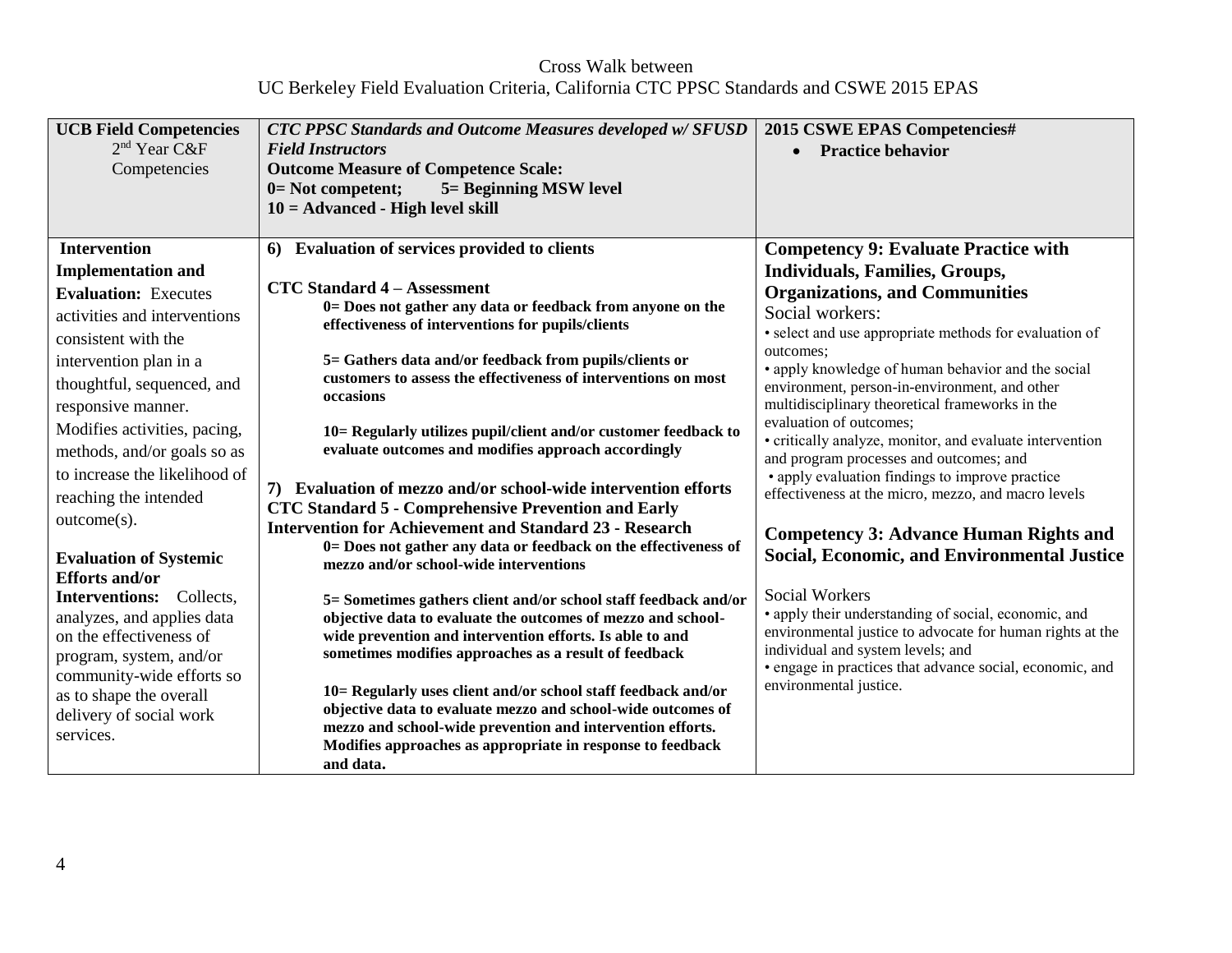Cross Walk between UC Berkeley Field Evaluation Criteria, California CTC PPSC Standards and CSWE 2015 EPAS

| <b>UCB Field Competencies</b><br>$2nd$ Year C&F<br>Competencies                                   | <b>CTC PPSC Standards and Outcome Measures developed w/</b><br><b>SFUSD Field Instructors</b><br><b>Outcome Measure of Competence Scale:</b><br>5 = Beginning MSW level<br>$0=$ Not competent;<br>$10 = Advanced - High level skill$ | 2015 CSWE EPAS Competencies#<br><b>Practice behavior</b><br>$\bullet$                    |
|---------------------------------------------------------------------------------------------------|--------------------------------------------------------------------------------------------------------------------------------------------------------------------------------------------------------------------------------------|------------------------------------------------------------------------------------------|
| <b>Planning for Completion or</b><br><b>Transition:</b> Facilitates                               | <b>Termination and transition skills</b><br>8)                                                                                                                                                                                       | Competency 8: Intervene with Individuals,<br>Families, Groups, Organizations, and        |
| endings and transitions to                                                                        | <b>No Associated CTC Standards</b>                                                                                                                                                                                                   | <b>Communities</b>                                                                       |
| clinical and/or administrative<br>projects in a timely, smooth,<br>and thoughtful manner so as to | $0=$ Does not plan for transitions and/or know how to<br>effectively terminate work with clients                                                                                                                                     | • facilitate effective transitions and endings that<br>advance mutually agreed-on goals. |
| promote continuity of care<br>and/or project success.                                             | 5 = Plans for transitions and termination of services for<br>clients.                                                                                                                                                                |                                                                                          |
|                                                                                                   | $10 =$ Uses sensitive and age appropriate methods to plan<br>for smooth and well organized client transitions and<br>termination of services                                                                                         |                                                                                          |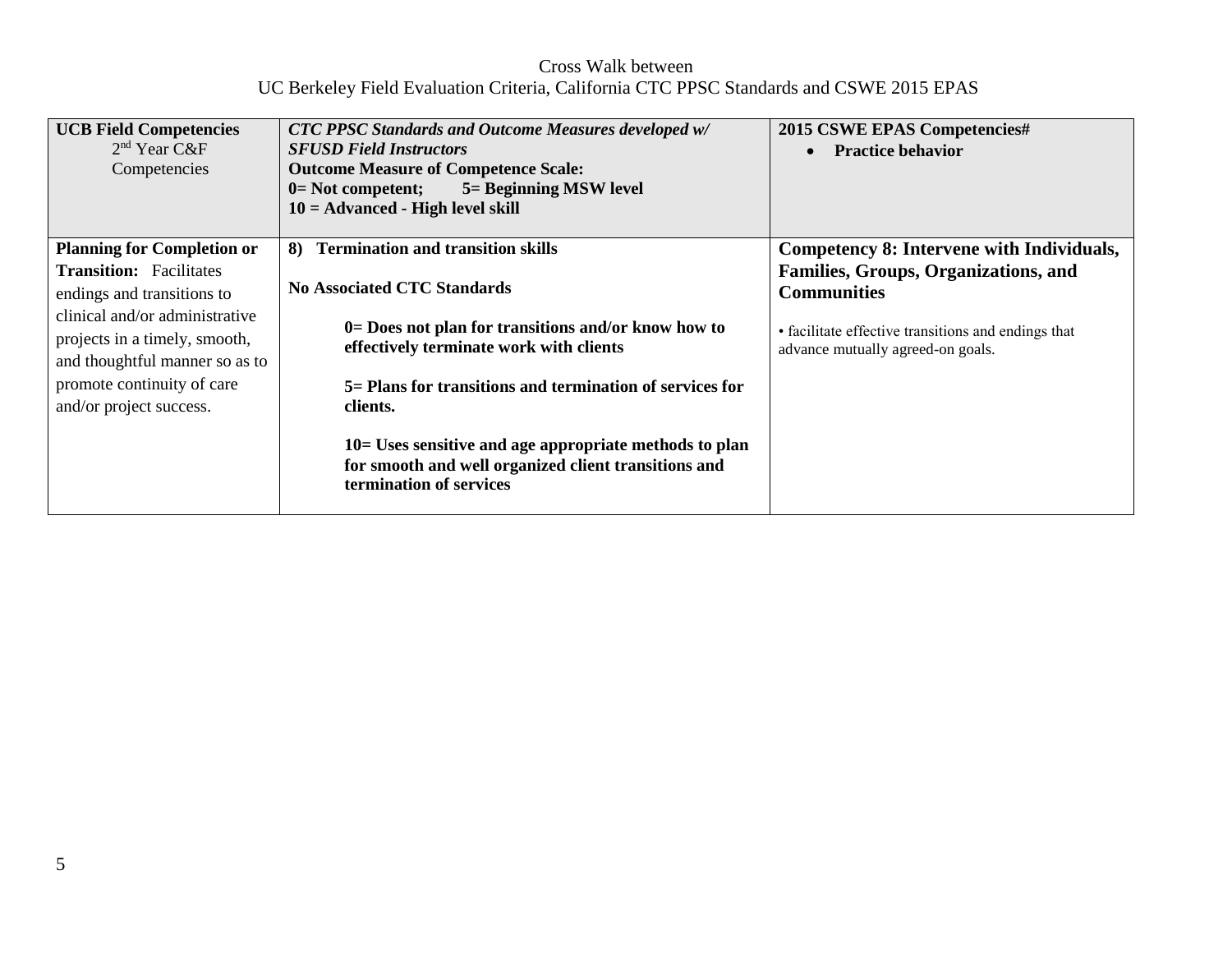Cross Walk between UC Berkeley Field Evaluation Criteria, California CTC PPSC Standards and CSWE 2015 EPAS

| <b>UCB Field Competencies</b><br>2 <sup>nd</sup> Year C&F<br>Competencies                                                                                                                                                                 | <b>CTC PPSC Standards and Outcome Measures developed w/ SFUSD Field</b><br>Instructors<br><b>Outcome Measure of Competence Scale:</b><br>5 = Beginning MSW level<br>0= Not competent;<br>$10 = Advanced - High level skill$                                                                                                                                                                                                                                                                                                                                                                                                                                  | 2015 CSWE EPAS Competencies#<br>• Practice behavior                                                                                                                                                                                                                                                                                                         |
|-------------------------------------------------------------------------------------------------------------------------------------------------------------------------------------------------------------------------------------------|--------------------------------------------------------------------------------------------------------------------------------------------------------------------------------------------------------------------------------------------------------------------------------------------------------------------------------------------------------------------------------------------------------------------------------------------------------------------------------------------------------------------------------------------------------------------------------------------------------------------------------------------------------------|-------------------------------------------------------------------------------------------------------------------------------------------------------------------------------------------------------------------------------------------------------------------------------------------------------------------------------------------------------------|
| <b>Written and Verbal</b><br><b>Communication Skills:</b><br>Communicates orally and in<br>writing in an organized,<br>complete, and timely manner.<br>Delivers communication in an<br>effective manner given its<br>purpose and context. | 9) Oral and Written communication skills<br><b>No Associated CTC Standards</b><br>0= Oral and/or written communication is disorganized, incomplete,<br>and/or not done in a timely fashion<br>5= Oral and written communication is adequate and completed<br>within time frame required.<br>10= Oral and written communication is complete, clear, well<br>organized, and done in a timely fashion                                                                                                                                                                                                                                                           | No Associated CSWE EPAS<br>Competencies                                                                                                                                                                                                                                                                                                                     |
| <b>Consultation, Coordination,</b><br>and Collaboration: Obtains<br>information from a variety of<br>collaterals, stakeholders,<br>and/or other sources and<br>integrates into a coordinated<br>service and/or project plan.              | 10) Collaboration and coordination skills<br>CTC Standard 13- Collaboration and Coordination of Pupil Support<br><b>Systems CWA Standard 4</b><br>0= Does not participate in any coordinated service team (CST, SST,<br>IEP, etc) meetings and/or does not know how to utilize school or<br>agency resources on behalf of clients<br>5= Attends coordinated service team meetings and can contribute<br>information on how to resources for services occasionally<br>$10 =$ Is an active participant in coordinate service team meetings<br>and routinely reaches out to appropriate staff members and<br>community resources to access services for clients | <b>Competency 8: Intervene with</b><br><b>Individuals, Families, Groups,</b><br><b>Organizations, and Communities</b><br><b>Social Workers</b><br>• use inter-professional collaboration as<br>appropriate to achieve beneficial practice<br>outcomes;<br>· negotiate, mediate, and advocate with<br>and on behalf of diverse clients and<br>constituencies |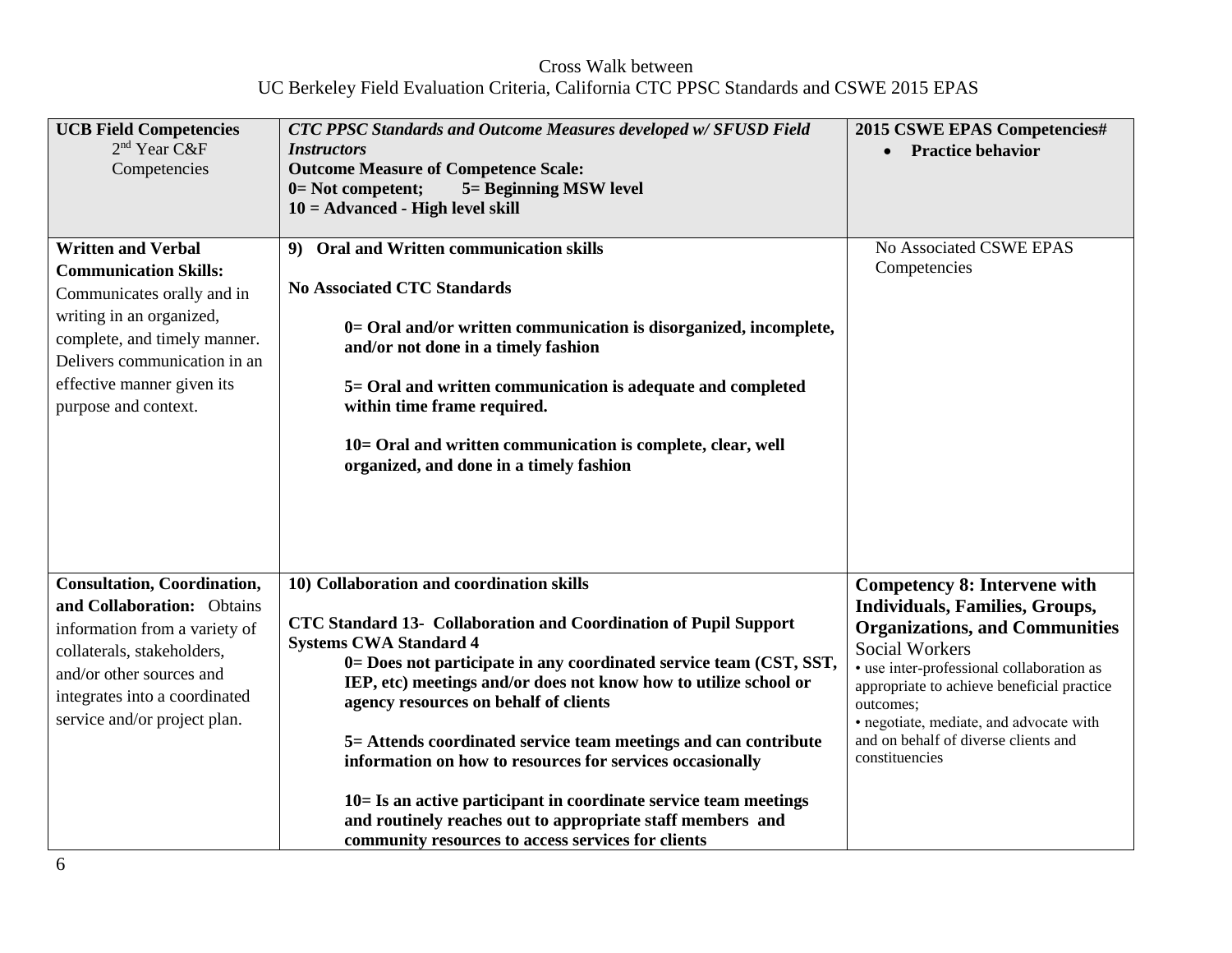Cross Walk between UC Berkeley Field Evaluation Criteria, California CTC PPSC Standards and CSWE 2015 EPAS

| <b>UCB Field Competencies</b><br>$2nd$ Year C&F<br>Competencies                                                                                                                                 | <b>CTC PPSC Standards and Outcome Measures developed w/</b><br><b>SFUSD Field Instructors</b><br><b>Outcome Measure of Competence Scale:</b><br>$0=$ Not competent;<br>5 = Beginning MSW level<br>$10 = Advanced - High level skill$                                                                                                                                                                                                                                                                                                                                                                                                                                                                                                                                                                                                                                                                                                                                                                                                                                                                                                          | 2015 CSWE EPAS Competencies#<br><b>Practice behavior</b><br>$\bullet$                                                                                                                                                                                                                                                                                                                                                                                                                                                                                                                                                                                                                     |
|-------------------------------------------------------------------------------------------------------------------------------------------------------------------------------------------------|-----------------------------------------------------------------------------------------------------------------------------------------------------------------------------------------------------------------------------------------------------------------------------------------------------------------------------------------------------------------------------------------------------------------------------------------------------------------------------------------------------------------------------------------------------------------------------------------------------------------------------------------------------------------------------------------------------------------------------------------------------------------------------------------------------------------------------------------------------------------------------------------------------------------------------------------------------------------------------------------------------------------------------------------------------------------------------------------------------------------------------------------------|-------------------------------------------------------------------------------------------------------------------------------------------------------------------------------------------------------------------------------------------------------------------------------------------------------------------------------------------------------------------------------------------------------------------------------------------------------------------------------------------------------------------------------------------------------------------------------------------------------------------------------------------------------------------------------------------|
| <b>Professional Ethics:</b><br>Considers and applies the<br>professional code of ethics<br>for social workers so as to<br>recognize ethical conflicts<br>and arrive at principled<br>decisions. | 11) Professional conduct<br>CTC Standard 6 and Standard 18 - Professionalism, Ethics and<br><b>Legal Mandates</b><br>0= Demonstrates inappropriate personal boundaries<br>and/or has acted in unethical ways on more than one<br>occasion. Does not understand confidentiality and<br>mandated reporting requirements. Has excessive conflicts<br>with co-workers.<br>Frequent unexplained absences or lateness.<br>5= Understands the need for professional boundaries and<br>can negotiate them most of the time. Understands<br>confidentiality and utilizes good judgment in making<br>mandated reports. Enjoys good working relations with co-<br>workers.<br>Is consistently on time and responsible with schedule<br>10 = Clearly demonstrates understanding of personal<br>boundaries, confidentiality, and mandated reporting<br>procedures Is aware of ethical issues and utilizes<br>supervision and/or consultation to resolve them as<br>appropriate. Can advise other school staff in need of<br>consultation on ethical issues. Is seen as a leader among<br>co-workers. Manages work time well without excessive<br>overtime. | <b>Competency 1: Demonstrate Ethical and</b><br><b>Professional Behavior Social workers:</b><br>• make ethical decisions by applying the standards<br>of the NASW Code of Ethics, relevant laws and<br>regulations, models for ethical decision-making,<br>ethical conduct of research, and additional codes of<br>ethics as appropriate to context;<br>• use reflection and self-regulation to manage<br>personal values and maintain professionalism in<br>practice situations; · demonstrate professional<br>demeanor in behavior; appearance; and oral,<br>written, and electronic communication;<br>• use technology ethically and appropriately to<br>facilitate practice outcomes; |